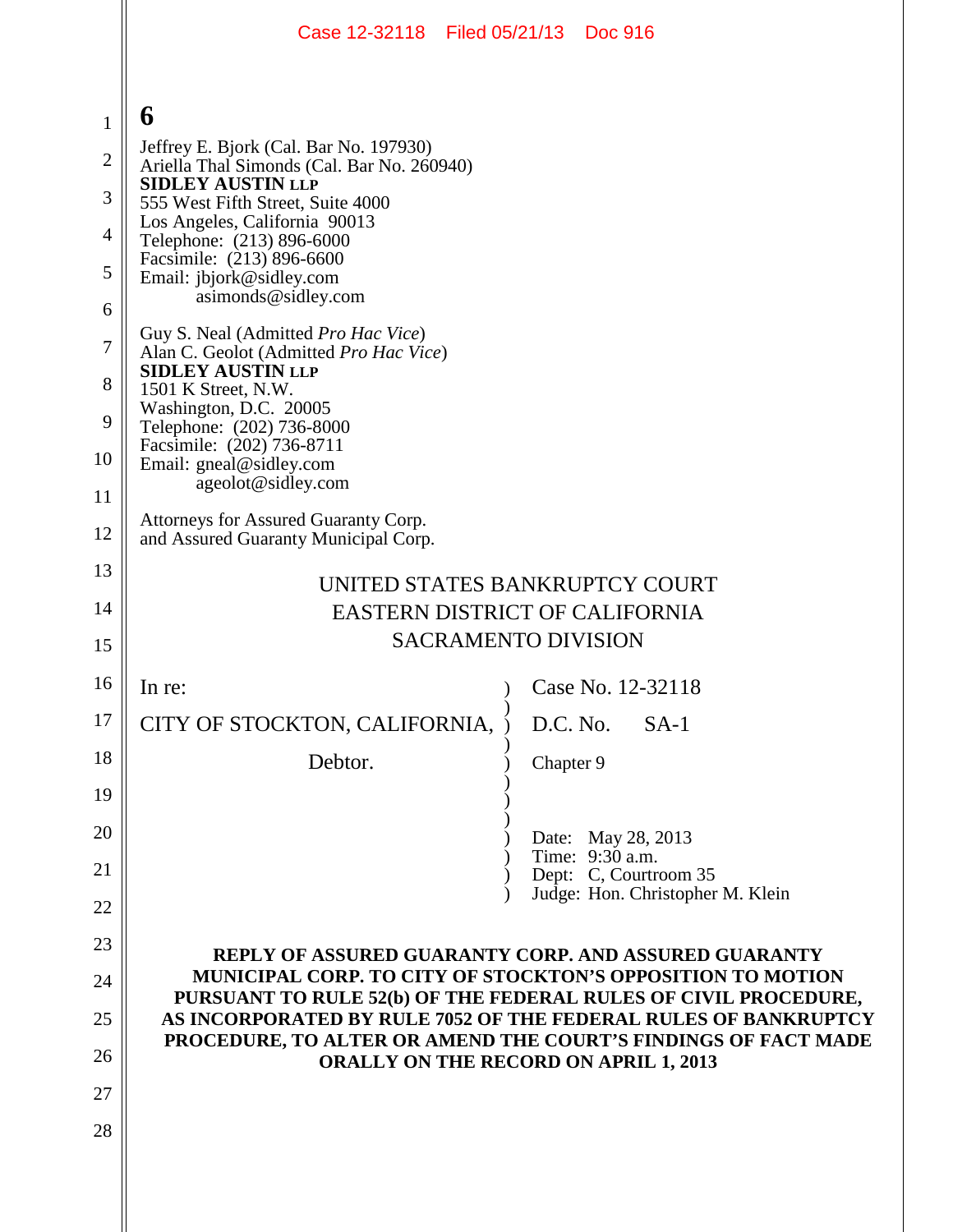## Case 12-32118 Filed 05/21/13 Doc 916

By its post-trial motion [Dkt. No. 848], Assured Guaranty Corp. and Assured Guaranty Municipal Corp. (collectively, " $\Delta$ ssured")<sup>1</sup> respectfully request that the Court correct its findings that Assured (1) "voted with [its] feet" and acted as a "stone wall" during the negotiations with the City and (2) "did not negotiate in good faith within the meaning of section 53760.3" of the California Government Code. See FOF at 579:18-20, 589:14-21. Assured has no intention to "relitigate old issues, to advance new theories, or to secure a rehearing on the merits," Sheldon L. Pollack Corp. v. Universal Health Servs. Inc., 919 F.2d 741 (9th Cir. 1990) (citing Fontenot v. Mesa Petroleum Co., 791 F.2d 1207, 1219 (5th Cir. 1986)), but seeks to correct errors of fact or law that are overcome by unequivocal and undisputed evidence that Assured negotiated in good faith throughout the AB 506 process. See Sharian v. United States, 2002 WL 31558047 (N.D. Cal. Apr. 18, 2002). The Court has broad discretion under Rule 52(b) to reconsider the evidence and alter or amend its findings in these circumstances. See R.C. Fischer and Co. v. Cartwright, 2011 WL 6025659, \*4-\*5 (N.D. Cal. Dec. 5, 2011); 9C Wright & Miller, Federal Practice and Procedure: Civil 3d § 2582, at 352 (3d ed. 2008).

The Court should reject the City's arguments in opposition to the Motion. Instead of grappling with the uncontroverted facts that support Assured's position, the City instead merely contends that the Court's "reasonable inferences" or "credibility determinations" must not be disturbed. See City of Stockton's Opposition to Motion of Assured Guaranty Corp. and Assured Guaranty Municipal Corp. Pursuant to Rule 52(b) of the Federal Rules of Civil Procedure To Alter or Amend the Court's Findings of Fact (the "City's Opposition") [Dkt. No. 902]. The City declines to address the direct evidence demonstrating that Assured had indeed negotiated in good faith pursuant to California Government Code section 53760.3 because the City had already conceded the point. Prior to the eligibility hearing, the City had admitted that Stockton and the interested parties had cooperated, had made "good faith efforts" and "engaged in serious discussions" throughout the

 <sup>1</sup> Capitalized terms not otherwise defined herein have the same meanings ascribed to such terms in the Motion of Assured Guaranty Corp. and Assured Guaranty Municipal Corp. Pursuant to Rule 52(b) of the Federal Rules of Civil Procedure, as Incorporated by Rule 7052 of the Federal Rules of Bankruptcy Procedure, To Alter or Amend the Court's Findings of Fact Made Orally on the Record on April 1, 2013 (the "Motion") [Dkt. No. 871].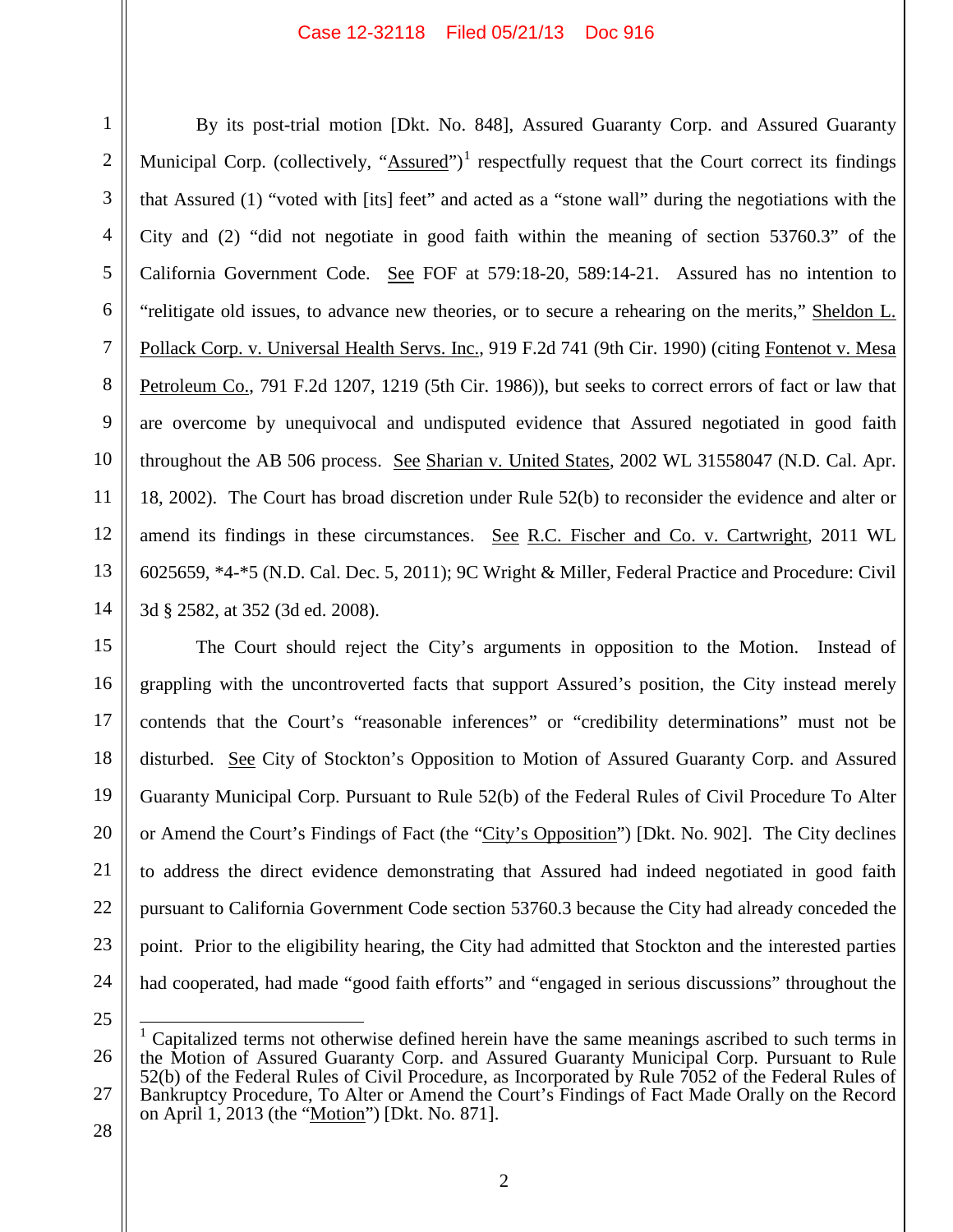AB 506 process, <u>see, e.g.</u>, Eligibility Brief at 19:1-3, 22:19-25, Moreover, the City cannot dispute that Assured continued to negotiate *after* the May 16 mediation session with Judge Mabey, and thus no "reasonable inferences" or "credibility determinations" to the contrary should be made. Finally, there is also no dispute that "[t]he City chose to bear the entire burden" of the AB 506 costs rather than invoice Assured, when Assured asserted its contractual rights. City's Reply at 45:10-11.

1

2

3

4

5

6

7

8

9

10

11

12

13

14

15

16

17

18

19

20

21

24

25

26

## **A. The Court Should Amend Its Findings Because The Evidence Clearly Shows That Assured Negotiated In Good Faith.**

Prior to its May 14, 2013 Opposition — aside from remarking at the tail end of its reply that Assured had not paid toward the costs of the neutral evaluation, see City's Reply at 45:3-11 — the City had never once put at issue Assured's good faith. The City and its bankruptcy counsel are well aware (and the record plainly establishes) that Assured did not end its negotiations with the City or "vote with [its] feet" after the City declined to take any steps to address its soaring pension debt on May 16, 2012. Negotiations and meetings took place after that event, during which Assured engaged the City to reach a fair resolution. While these negotiations ultimately failed, it cannot be said that Assured acted as a "stone wall" in any respect. On these points, the evidence of Assured's good faith is unequivocal and undisputed, and findings to the contrary are not warranted.

22 23 The City does not dispute that *after* May 16 Assured initiated multiple discussions with counsel for the City in order to "explore repayment options or alternatives, … as well as budget efficiencies and sources of revenue." Compare Assured Offer of Proof, Bjork Decl. <sup>¶</sup> 5-6 with Levinson Supp. Decl. ¶ 3. Nor does the City address the evidence demonstrating that financial representatives of Assured and the City met *after* May 16 to continue negotiations. Supplemental Declaration of Ann Goodrich in Support of City of Stockton's Statement of Qualifications under Section 109(c) of the United States Bankruptcy Code [Dkt. No. 451; Tr. Ex. 1373], Ex. A at 3 ("Goodrich Supp. Decl."). Notably, before it was in the City's interests to minimize Assured's efforts at negotiation, the City previously had vouched for such "good faith efforts … [of] the interested parties," Decl. of Laurie Montes ¶ 46 [Dkt. No. 23; Tr. Ex. 1054]; Levinson Decl. ¶ 7, the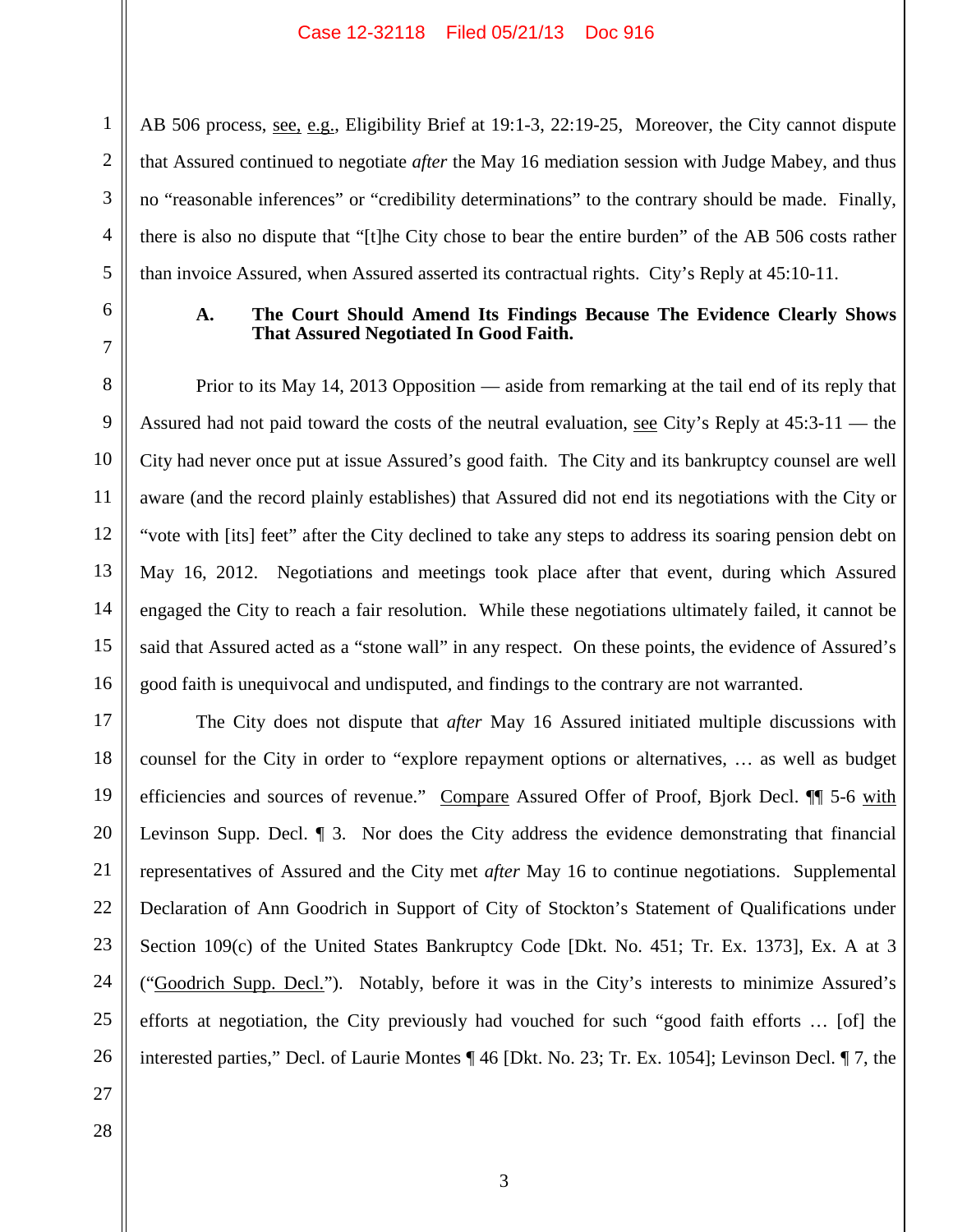## Case 12-32118 Filed 05/21/13 Doc 916

"serious discussions … aimed at reaching a consensual restructuring," Eligibility Br. at 22:19-25, and the "specific restructuring proposals" advanced by Assured, Goodrich Supp. Decl., Ex. A.

The City has made virtually no attempt to refute the evidence showing that Assured continued to negotiate in good faith throughout the neutral evaluation process and fails to explain why its previous statements endorsing Assured's good faith efforts should be ignored. The City instead tries to persuade the Court that — in light of statements made by another creditor — the Court was nonetheless justified in "reasonably infer[ring]" that Assured believed that "there was nothing left to negotiate in the AB 506 process" after May 16. See City's Opposition at 4:14-26. The City, however, concedes that Assured never adopted this stance and that, in fact, Assured continued to negotiate with the City. See Levinson Supp. Decl.  $\parallel$  3 (confirming Mr. Bjork's description of Assured's participation in the neutral evaluation process as "mostly accurate").

With respect to the City's own statements praising the parties' efforts during the neutral evaluation process, the City now accuses Assured of "attempt[ing] to slip under the cover of" what it describes as "general statements." City's Opposition at 5:17-23. The City offers no basis for reinterpreting its own statements, aside from noting that the City ultimately reached agreements with its labor unions. The City also attempts to dismiss all of the evidence tending to undermine its position as "circumstantial." The direct testimony declarations and statements in pleadings discussing Assured's efforts to negotiate in good faith are not "circumstantial," but direct evidence that requires no additional inferences. See McCormick on Evidence §185 ("Direct evidence is evidence which, if believed, resolves a matter in issue…. [D]irect evidence from a qualified witness offered to help establish a provable fact can never be irrelevant."). The City would have the Court stop any further inquiry *after* May 16 because "Judge Mabey did not schedule any further mediation sessions between the Capital Markets Creditors and the City." See City's Opposition at 4:19-22.<sup>2</sup> The "inferences" the City would have this Court draw from this May 16 mediation session should

26

1

2

3

4

5

6

7

8

9

10

11

12

13

14

15

16

17

18

19

20

21

22

23

24

25

28

27

As the parties are barred from disclosing the substance of their conversations with Judge Mabey, Assured invites the Court to confer with Judge Mabey before reaching any further conclusion on these grounds that Assured did not negotiate in good faith.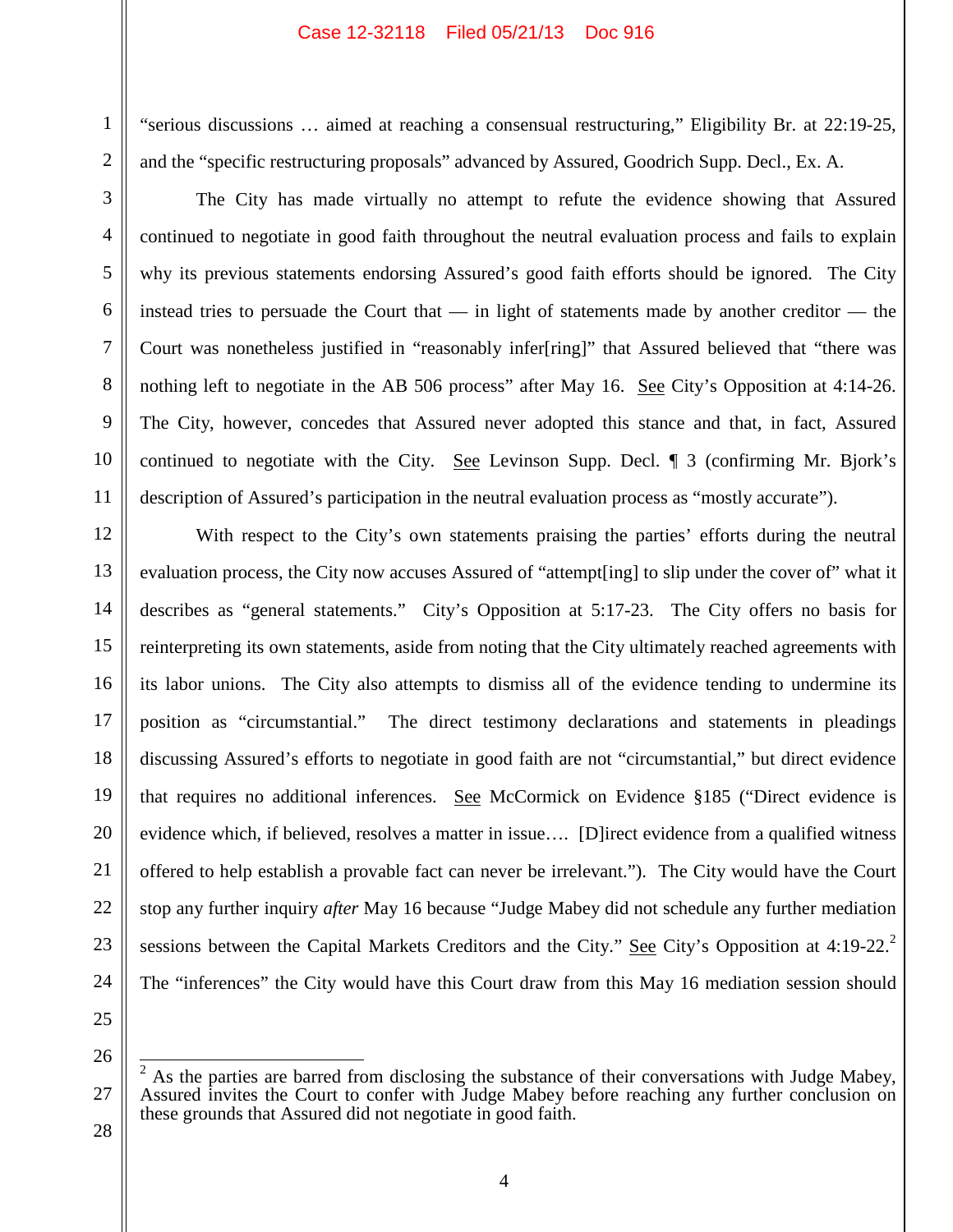not trump the uncontroverted facts that both Assured's counsel *and* Assured's financial advisors continued to engage with the City *after* May 16.

1

2

3

## **B. Assured Has Met Its Obligations As To The Neutral Evaluation Fees, And The City's Choice To Pay The Fees Has No Bearing On Assured's Good Faith.**

Assured does not dispute that the City alone paid the fees associated with the neutral evaluation process. Assured has made no attempt to "evade" this fact, see City's Opposition at 6:13-21, and Assured has not requested that the Court amend any finding on this point. However, the City's decision to "bear the entire burden itself," see City's Reply at 45:10-11, neither supports a finding that Assured failed to negotiate in good faith nor renders moot Assured's objections to the City's actions during the neutral evaluation process.

Assured did not shirk a duty to contribute to the fees associated with the neutral evaluation process. The obligation to pay the costs of the neutral evaluation rested with the City, not Assured, as the City previously agreed that it was responsible for any post-default costs incurred by Assured, an arrangement that is specifically permitted under California Government Code sec. 53760.3(s) ("The local public entity shall pay 50 percent of the costs of neutral evaluation … and the creditors shall pay the balance, unless otherwise agreed to by the parties."). The City now attempts to dismiss its contractual obligations as "boilerplate language," City's Opposition at 7:4-6, but otherwise offers nothing more than a bald assertion that "the costs inherent to the neutral evaluation process were not the result of a default." Id. at 7:6-10.

For these reasons, the Court should amend its findings respecting Assured's nonpayment of the neutral evaluation fees and alter its legal conclusion that Assured is barred from "complaining about whether the California procedure has been complied with because they have, in effect created their own self-inflicted harm." FOF at 579:18-580:7.